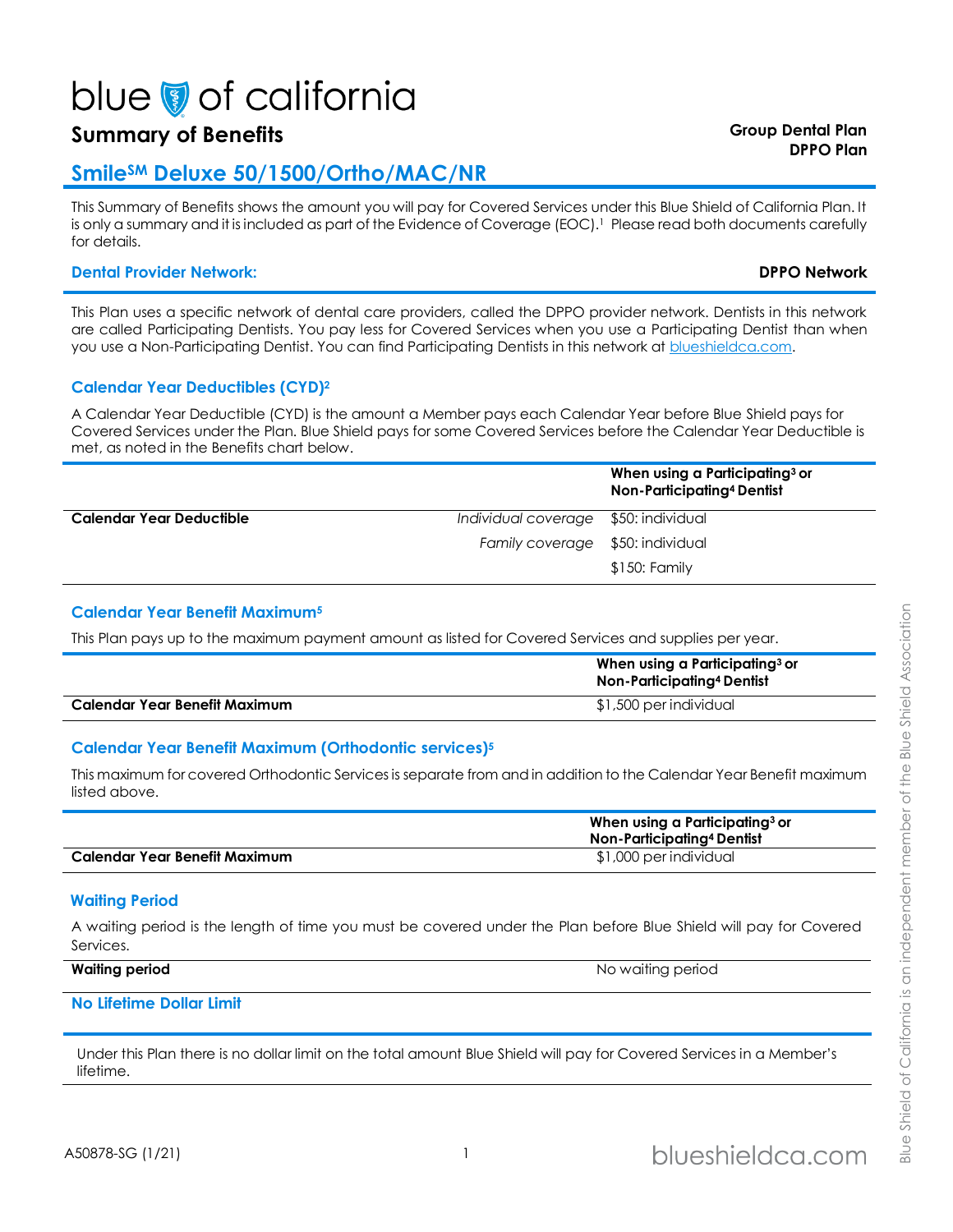#### **Benefits6,7,8 Your payment**

|                                             | When using a<br>Participating<br>Dentist <sup>3</sup> | CYD <sup>2</sup><br>applies | When using a<br><b>Non-Participating</b><br>Dentist <sup>4</sup> | CYD <sup>2</sup><br>applies |
|---------------------------------------------|-------------------------------------------------------|-----------------------------|------------------------------------------------------------------|-----------------------------|
| <b>Diagnostic and preventive services</b>   |                                                       |                             |                                                                  |                             |
| Oral exam                                   | \$0                                                   |                             | \$0                                                              |                             |
| Preventive - cleaning                       | \$0                                                   |                             | \$0                                                              |                             |
| Preventive - x-ray                          | \$0                                                   |                             | \$0                                                              |                             |
| Topical fluoride application                | \$0                                                   |                             | \$0                                                              |                             |
| Periodontal maintenance                     | \$0                                                   |                             | \$0                                                              |                             |
| Enhanced dental benefits for pregnant women | \$0                                                   |                             | \$0                                                              |                             |
| <b>Basic services</b>                       |                                                       |                             |                                                                  |                             |
| Sealants per tooth                          | 20%                                                   | ✔                           | 20%                                                              |                             |
| Space maintainers - fixed                   | 20%                                                   | ✓                           | 20%                                                              |                             |
| Restorative procedures                      | 20%                                                   | ✔                           | 20%                                                              |                             |
| Oral Surgery                                | 20%                                                   | ✔                           | 20%                                                              |                             |
| Endodontics                                 | 20%                                                   | ✓                           | 20%                                                              |                             |
| Periodontics (other than maintenance)       | 20%                                                   | ✔                           | 20%                                                              |                             |
| <b>Major services</b>                       |                                                       |                             |                                                                  |                             |
| Crowns and casts                            | 50%                                                   | ✔                           | 50%                                                              |                             |
| Prosthodontics                              | 50%                                                   | ✓                           | 50%                                                              |                             |
| Implants                                    | Not covered                                           |                             | Not covered                                                      |                             |
| <b>Orthodontics (Medically Necessary)</b>   | 50%                                                   |                             | 50%                                                              |                             |

#### **Notes**

#### **1 Evidence of Coverage (EOC):**

The Evidence of Coverage (EOC) describes the Benefits, limitations, and exclusions that apply to coverage under this Plan. Please review the EOC for more details of coverage outlined in this Summary of Benefits. You can request a copy of the EOC at any time.

*Capitalized terms are defined in the EOC.* Refer to the EOC for an explanation of the terms used in this Summary of Benefits.

#### **2 Calendar Year Deductible (CYD):**

*Calendar Year Deductible explained.* A Deductible is the amount you pay each Calendar Year before Blue Shield pays for Covered Services under the Plan.

If this Plan has any Calendar Year Deductible(s), Covered Services subject to that Deductible are identified with a check mark  $(v)$  in the Benefits chart above.

*Covered Services not subject to the Calendar Year Deductible.* Some Covered Services are paid by Blue Shield before you meet any Calendar Year Deductible. These Covered Services do not have a check mark ( $\checkmark$ ) next to them in the "CYD applies" column in the Benefits chart above.

*Family coverage has an individual Deductible within the Family Deductible.* This means that the Deductible will be met for an individual with Family coverage who meets the individual Deductible prior to the Family meeting the Family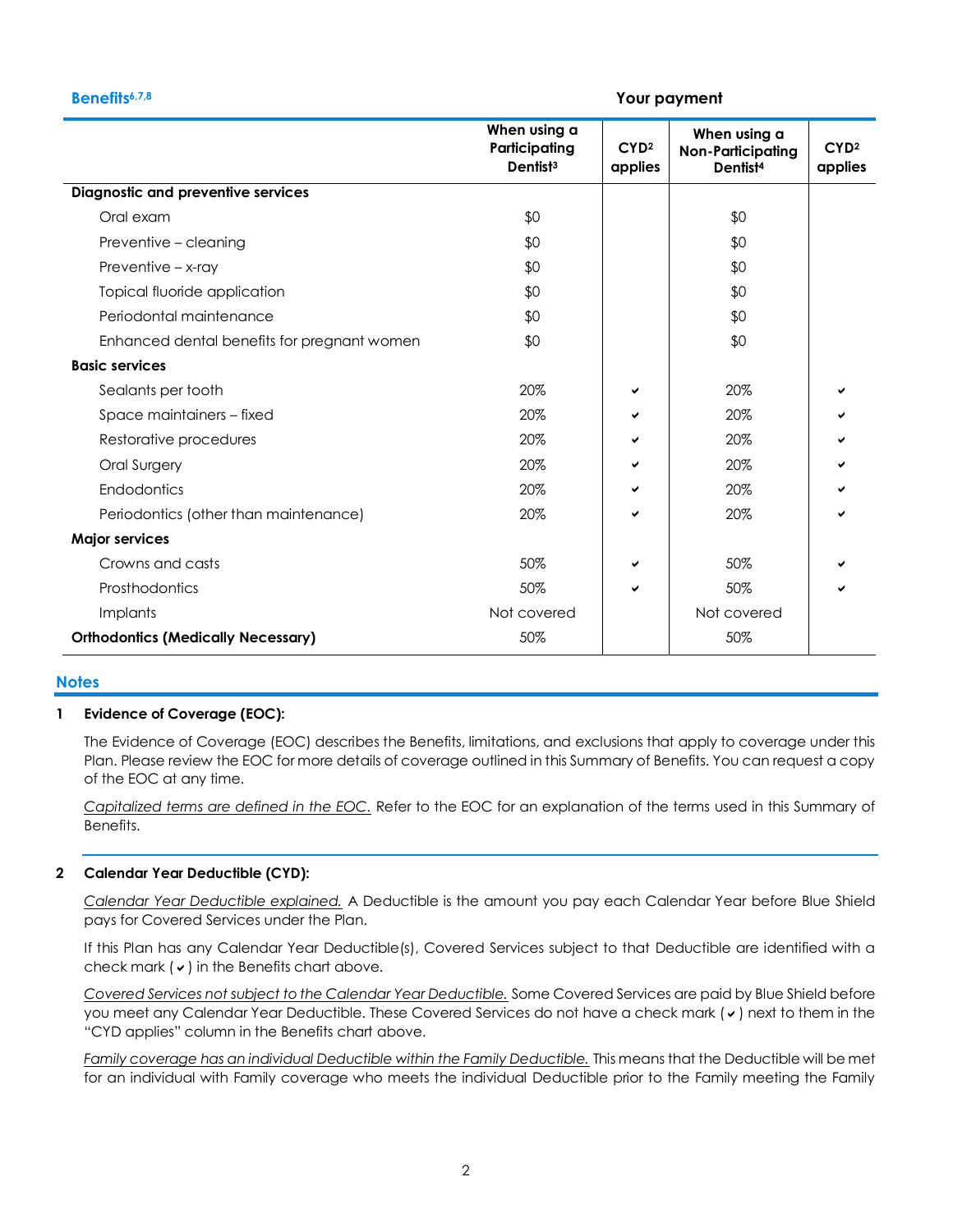#### **Notes**

Deductible within a Calendar Year. Any amount you have paid toward the Deductible for your individual plan will be applied to both the individual Deductible and the Family Deductible for your new plan.

#### **3 Using Participating Dentists:**

*Participating Dentists have a contract to provide Dental Care Services to Members.* When you receive Covered Services from a Participating Dentist, you are only responsible for the Copayment or Coinsurance, once any Calendar Year Deductible has been met.

*"Allowable Amount" is defined in the EOC.* In addition:

Coinsurance is calculated from the Allowable Amount.

#### **4 Using Non-Participating Dentists:**

*Non-Participating Dentists do not have a contract to provide Dental Care Services to Members.* When you receive Covered Services from a Non-Participating Dentist, you are responsible for both:

- the Copayment or Coinsurance (once any Calendar Year Deductible has been met), and
- any charges above the Allowable Amount (which can be significant).

*"Allowable Amount" is defined in the EOC.* In addition:

- Coinsurance is calculated from the Allowable Amount.
- Any charges above the Allowable Amount are not covered, do not count towards any Benefit maximums, and are your responsibility for payment to the provider. This out-of-pocket expense can be significant.

The Non-Participating Dentist reimbursement amount is a percentage of the maximum allowable charge or MAC. When you go to a Non-Participating Dentist, you pay the amount above the MAC percentage.

#### **5 Benefit Maximum(s):**

*Your payment after you reach any Benefit maximum.* You will pay 100% of all charges after you reach a Benefit maximum.

*All Covered Services count towards the Calendar Year Benefit maximum except for Orthodontic services.* The Plan pays up to the maximum payment amount as listed for Covered Services and supplies.

*All Orthodontic Covered Services count towards the Calendar Year Orthodontic Benefit maximum.* The Plan pays up to the maximum payment amount as listed for Covered Services and supplies.

Enhanced dental benefits for pregnant women do not apply towards the Calendar Year Benefit Maximum.

#### **6 Separate Member Payments When Multiple Covered Services are Received:**

Each time you receive multiple Covered Services, you might have separate payments (Copayment or Coinsurance) for each service. When this happens, you may be responsible for multiple Copayments or Coinsurance.

#### **7 Dental Care Services:**

*All dental Benefits are provided through Blue Shield's Dental Plan Administrator (DPA).*

*Orthodontic Covered Services.* The Copayment or Coinsurance for Medically Necessary orthodontic Covered Services applies to a course of treatment even if it extends beyond a Calendar Year. This applies only if the Member remains enrolled in the Plan. All procedures performed in connection with Orthodontic treatment are payable as Orthodontic Covered Services.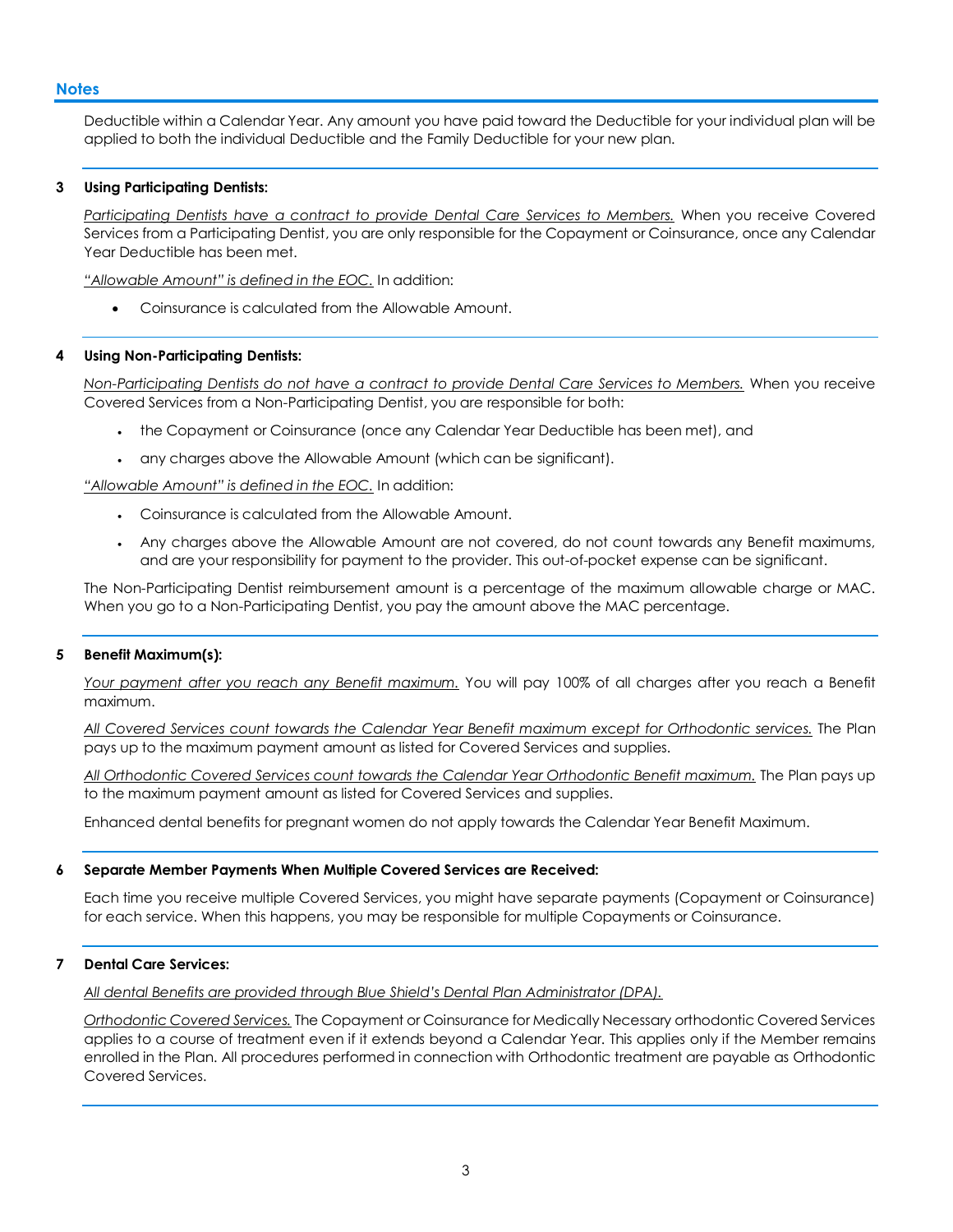#### **8 Prior Authorization:**

*Prior Authorization or precertification for Covered Services.* Before any course of treatment expected to cost more than \$250 is started, you should obtain prior authorization of Benefits, except in an emergency.

Plans may be modified to ensure compliance with State and Federal requirements.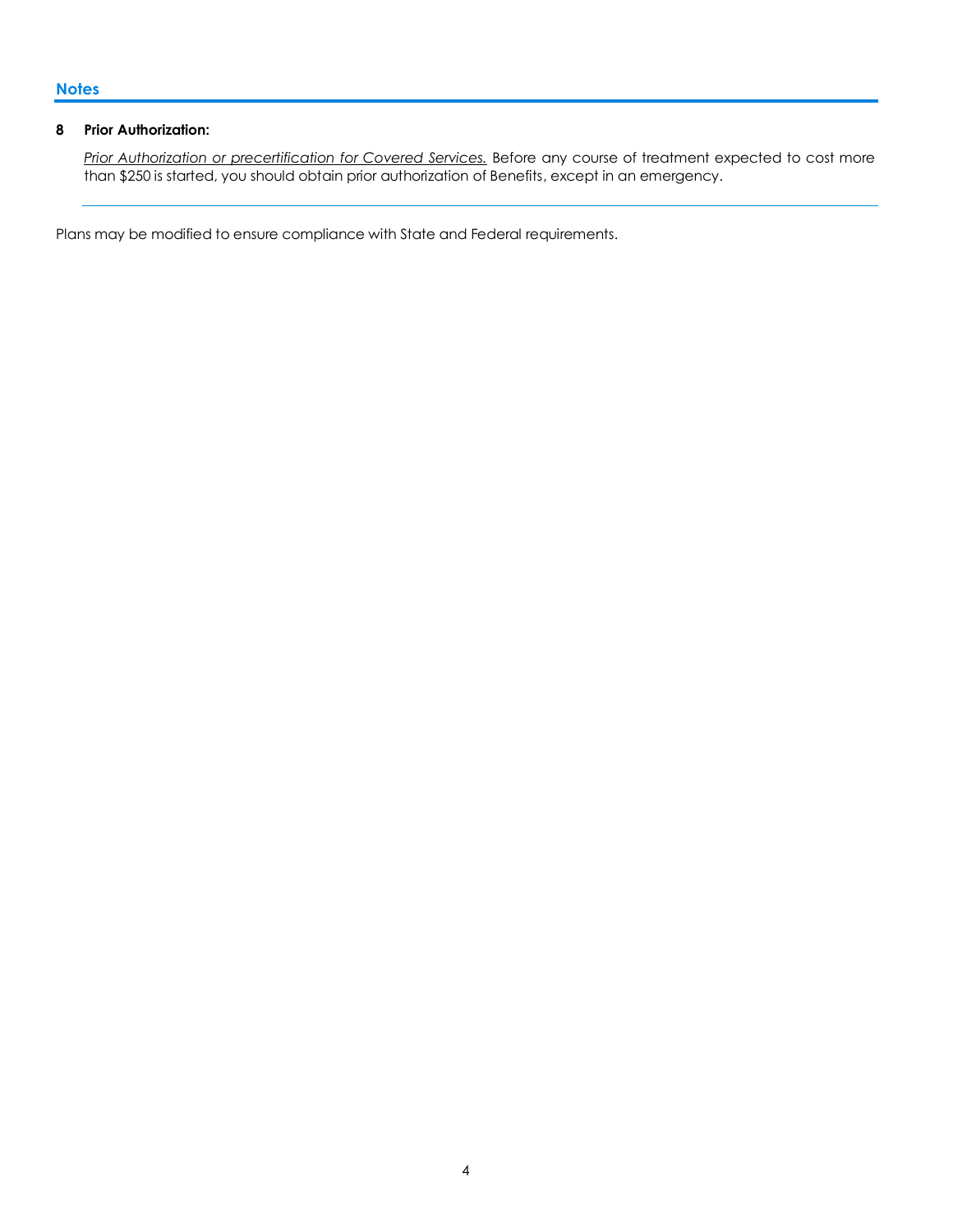# **Blue Shield of California**

### **Notice Informing Individuals about Nondiscrimination and Accessibility Requirements**

### **Discrimination is against the law**

Blue Shield of California complies with applicable state laws and federal civil rights laws, and does not discriminate on the basis of race, color, national origin, ancestry, religion, sex, marital status, gender, gender identity, sexual orientation, age, or disability. Blue Shield of California does not exclude people or treat them differently because of race, color, national origin, ancestry, religion, sex, marital status, gender, gender identity, sexual orientation, age, or disability.

Blue Shield of California:

- Provides aids and services at nocost to people with disabilities to communicate effectively with us such as:
	- Qualified sign language interpreters
	- Written information in other formats (including large print, audio, accessible electronic formats, and other formats)
- Provides language services at no cost to people whose primary language is not English such as:
	- Qualified interpreters
	- Information written in other languages

If you need these services, contact the Blue Shield of California Civil Rights Coordinator. If you believe that Blue Shield of California has failed to provide these services or discriminated in another way on the basis of race, color, national origin, ancestry, religion, sex, marital status, gender, gender identity, sexual orientation, age, or disability, you can file a grievance with:

Blue Shield of California Civil Rights Coordinator P.O. Box 629007 El Dorado Hills, CA 95762-9007

#### **Phone: (844) 831-4133 (TTY: 711) Fax: (844) 696-6070 Email: [BlueShieldCivilRightsCoordinator@blueshieldca.com](mailto:BlueShieldCivilRightsCoordinator@blueshieldca.com)**

You can file a grievance in person or by mail, fax, or email. If you need help filing a grievance, our Civil Rights Coordinator is available to help you. You can also file a civil rights complaint with the U.S. Department of Health and Human Services, Office for Civil Rights electronically through the Office for Civil Rights Complaint Portal, available at **<https://ocrportal.hhs.gov/ocr/portal/lobby.jsf>**, or by mail or phone at:

U.S. Department of Health and Human Services 200 Independence Avenue SW. Room 509F, HHH Building Washington, DC 20201 (800) 368-1019; TTY: (800) 537-7697

Complaint forms are available at **[www.hhs.gov/ocr/office/file/index.html](http://www.hhs.gov/ocr/office/file/index.html)**.

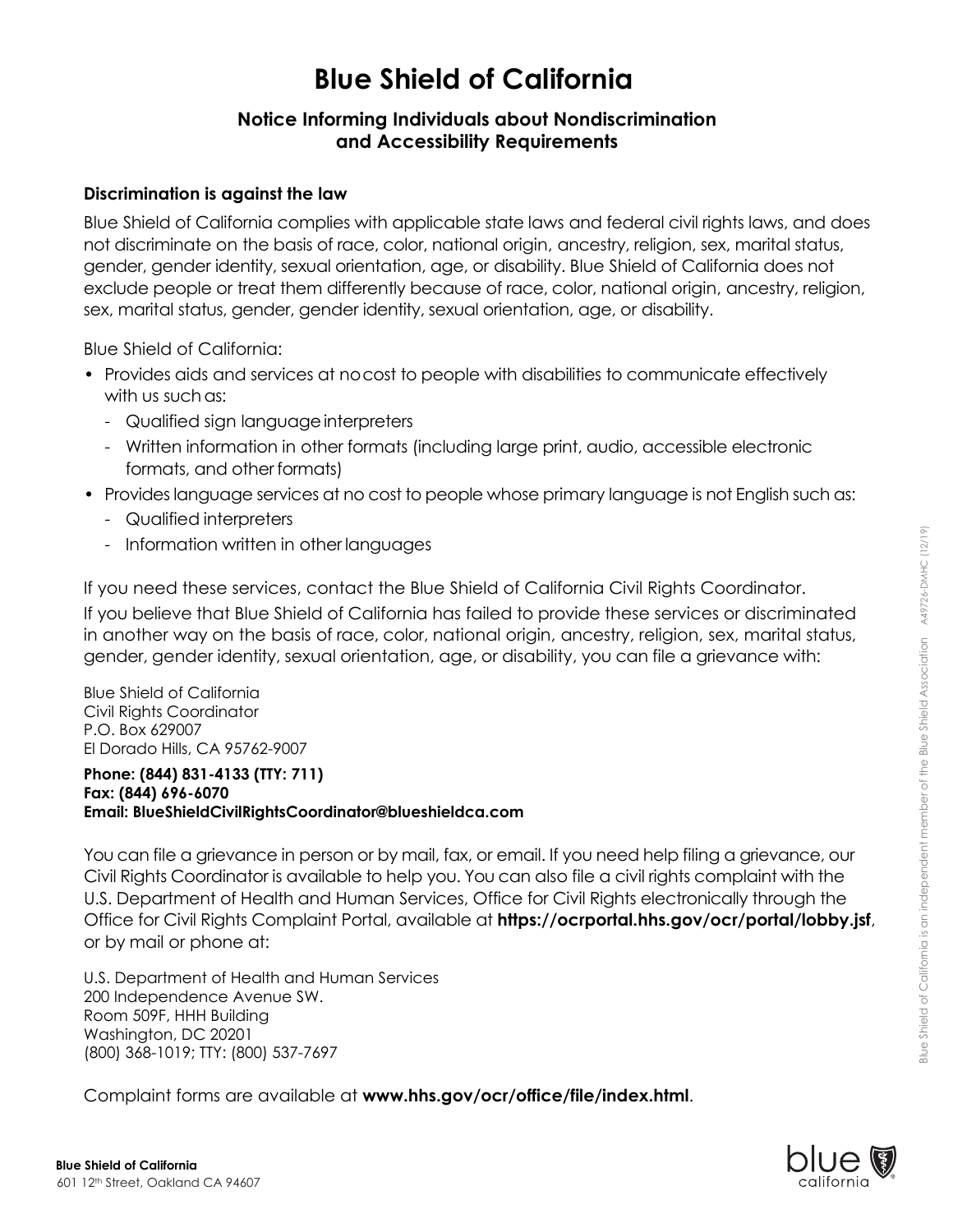# Notice of the Availability of Language Assistance Services **Blue Shield of California**

**IMPORTANT:** Can you read this letter? If not, we can have somebody help you read it. You may also be able to get this letter written in your language. For help at no cost, please call right away at the Member/Customer Service telephone number on the back of your Blue Shield ID card, or (866) 346-7198.

**IMPORTANTE:** ¿Puede leer esta carta? Si no, podemos hacer que alguien le ayude a leerla. También puede recibir esta carta en su idioma. Para ayuda sin cargo, por favor llame inmediatamente al teléfono de Servicios al miembro/cliente que se encuentra al reverso de su tarjeta de identificación de Blue Shield o al (866) 346-7198. (Spanish)

**重要通知:**您能讀懂這封信嗎?如果不能,我們可以請人幫您閱讀。這封信也可以 用您所講的語言書寫。 如需免费幫助,請立即撥打登列在您的Blue Shield ID卡背面上的 會員/客戶服務部的電話,或者撥打 電話 (866) 346-7198。(Chinese)

**QUAN TRỌNG:** Quý vị có thể đọc lá thư này không? Nếu không, chúng tôi có thể nhờ người giúp quý vị đọc thư. Quý vị cũng có thể nhận lá thư này được viết bằng ngôn ngữ của quý vị. Để được hỗ trợ miễn phí, vui lòng gọi ngay đến Ban Dịch vụ Hội viên/Khách hàng theo số ở mặt sau thẻ ID Blue Shield của quý vị hoặc theo số (866) 346-7198. (Vietnamese)

**MAHALAGA:** Nababasa mo ba ang sulat na ito? Kung hindi, maari kaming kumuha ng isang tao upang matulungan ka upang mabasa ito. Maari ka ring makakuha ng sulat na ito na nakasulat sa iyong wika. Para sa libreng tulong, mangyaring tumawag kaagad sa numerong telepono ng Miyembro/Customer Service sa likod ng iyong Blue Shield ID kard, o (866) 346-7198. (Tagalog)

**Baa' ákohwiindzindooígí:** Díí naaltsoosísh yííniłta'go bííníghah? Doo bííníghahgóó éí, naaltsoos nich'i' yiidóołtahígíí ła' nihee hóló. Díí naaltsoos ałdó' t'áá Diné k'ehií ádoolnííł nínízingo bíighah. Doo baah ílínígó shíká' adoowoł nínízingó nihich'i' béésh bee hodíilnih dóó námboo éí díí Blue Shield bee néího'dílzinígí bine' déé' bikáá' éj doodagó éj (866) 346-7198 ji' hodjílnih. (Navajo)

**중요:** 이 서신을 읽을 수 있으세요? 읽으실 수 경우, 도움을 드릴 수 있는 사람이 있습니다. 또한 다른 언어로 작성된 이 서신을 받으실 수도 있습니다. 무료로 도움을 받으시려면 Blue Shield ID 카드 뒷면의 회원/고객 서비스 전화번호 또는 (866) 346-7198로 지금 전환하세요. (Korean)

ԿԱՐԵՎՈՐ Է․ Կարողանում ե՞ք կարդալ այս նամակը։ Եթե ոչ, ապա մենք կօգնենք ձեզ։ Դուք պետք է նաև կարողանաք ստանալ այս նամակը ձեր լեզվով։ Ծառայությունն անվճար է։ Խնդրում ենք անմիջապես զանգահարել Հաճախորդների սպասարկման բաժնի հեռախոսահամարով, որը նշված է ձեր Blue Shield ID քարտի ետևի մասում, կամ (866) 346-7198 համարով։ (Armenian)

**ВАЖНО:** Не можете прочесть данное письмо? Мы поможем вам, если необходимо. Вы также можете получить это письмо написанное на вашем родном языке. Позвоните в Службу клиентской/членской поддержки прямо сейчас по телефону, указанному сзади идентификационной карты Blue Shield, или по телефону (866) 346-7198, и вам помогут совершенно бесплатно. (Russian)

重要:お客様は、この手紙を読むことができますか? もし読むことができない場合、弊社が、お客様 をサポートする人物を手配いたします。 また、お客様の母国語で書かれた手紙をお送りすることも可 能です。 無料のサポートを希望される場合は、Blue Shield IDカードの裏面に記載されている会員/お客 様サービスの電話番号、または、(866) 346-7198にお電話をおかけください。 (Japanese)